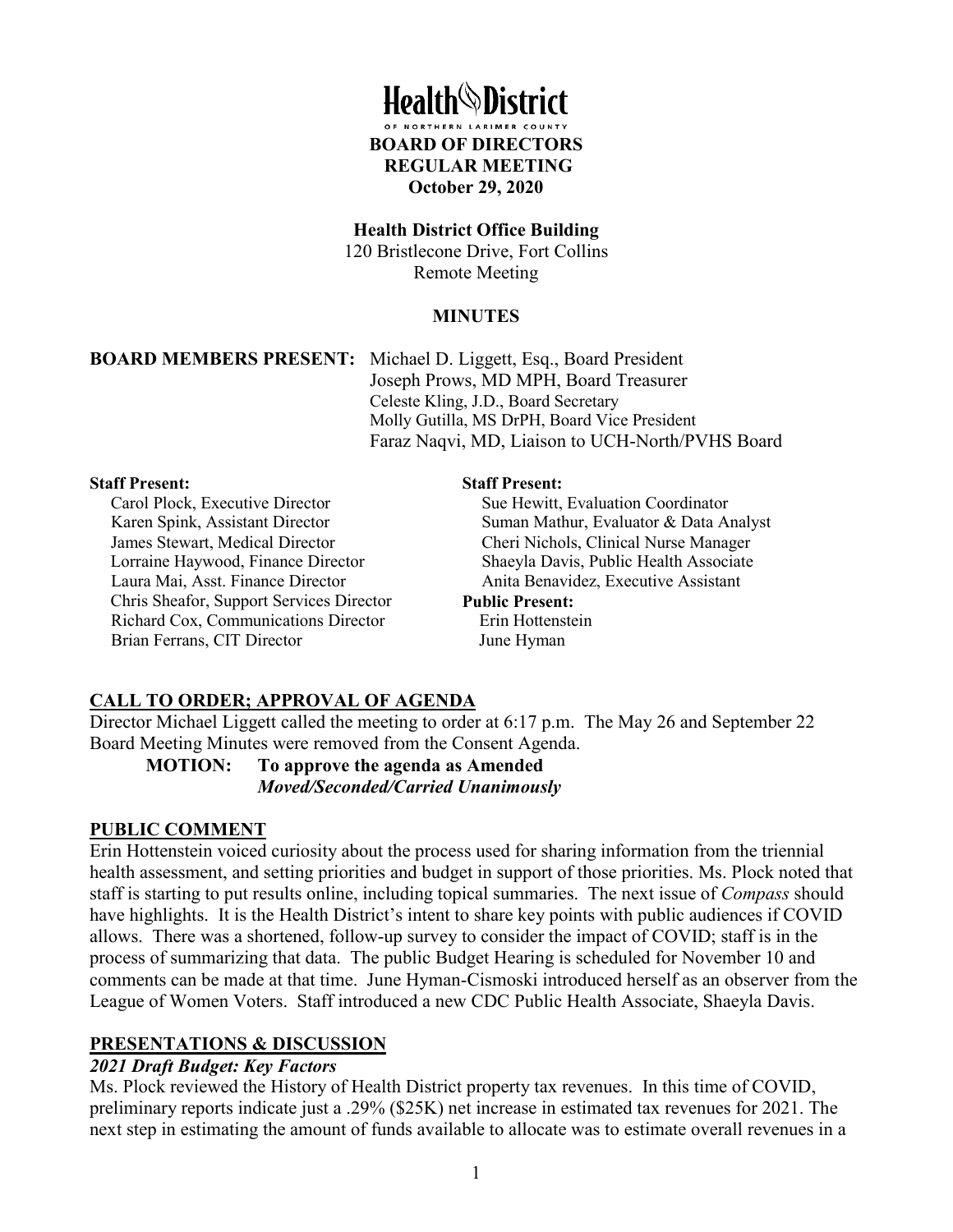year that is likely to include COVID. Based on the impact of last years' experience with COVID, a decrease in overall revenues of about \$110K is anticipated, along with an increase in fixed costs of about \$113K, resulting in about \$223k less in funding available to allocate than in 2020. The estimated income does not account for a major shutdown. Future challenges include the continuing uncertainty in health, mental health, and the economy due to COVID. Revenues and expenses are less certain than ever, and could change at any time. Should property valuations go down, property tax revenues could impact the future for the next few years. Another potential budget challenge is the Gallagher Amendment. If the repeal of Gallagher does not pass, there would be a significant reduction in revenues in 2022.

The top focus with the remaining funds for the coming year includes maintaining key health services, including limited expansion in areas deemed critical for community health; assuring limited funding from reserves for time-limited work to impact health during COVID-19, focusing on mental health and services for those experiencing homelessness; maintaining enough in reserves to weather an economic downturn if necessary; and determining an alternative to the formerly planned expansion of owned space.

In 2021, key programmatic changes included in the budget: Connections/CAYAC – fully fund a 1 FTE psychiatrist and add a .5 FTE marketing specialist; from reserves, have two additional time-limited FTEs to maintain the extended COVID Mental Health response, and add time-limited psychologist time. The changes secure psychiatric care and psychological testing in CAYAC. Larimer Health Connect – increased budget for outreach and the anticipated cliff-effect when people lose Medicaid as the emergency ends. Dental – add .5 FTE hygienist to address re bottleneck in services; reduce supplies, labs, imaging budget by 30% due to reduced capacity from COVID adjustments. Advance Care Planning – reduce operations budget by \$24K. Assessment – funding included for a repeat Community Health Assessment in 2021 to capture COVID-19 impact. Due to projections, the draft budget includes an across the board 2020 pay increase at 1.5% beginning in December with no payfor-performance in 2021. In reserves, there is funding for a Health Equity Coordinator, and \$300K is set aside for any unforeseen community health needs. Space will be a challenge; the original plan was to use reserves to purchase a building in 2023, but that may not be possible. Final decision on the budget will be at the December 11 Board meeting.

## **COVID-19:**

## *Current Status of COVID-19*

Dr. Stewart updated the Board noting over 9M confirmed cases in the US; we are now in a third peak in the number of cases - the worst week for case count since COVID began. Death rates are once again on the rise. There is uncontrolled spread in the majority of states including Colorado. Our 14 day trend nearly doubled, making contact tracing difficult. We are on track to exceed spring hospitalizations with a peak in November, and with the upcoming holidays we could see significant reduction in transmission control. ICU capacity could be reached by late December. Larimer County positivity rates have been climbing, hitting 15% on Oct. 26. Testing turnaround time is at three days or longer. Larimer County Health Department issued a new Emergency Public Health Order limiting all gatherings to no more than ten people or two households and encouraging work at home. A Board member wondered how the picture would differ if it could be viewed through a health equity lens.

## **BRIEF UPDATES & REPORTS**

## *Executive Director Updates*

Ms. Plock announced that the HD Connections and CAYAC teams have, as part of the Mental Health Care Team, been call-out for response to the fire disaster. Teams are going out to Red Cross evacuation sites (4 hotels). Staff attempted to respond to a request for help with fire fighters around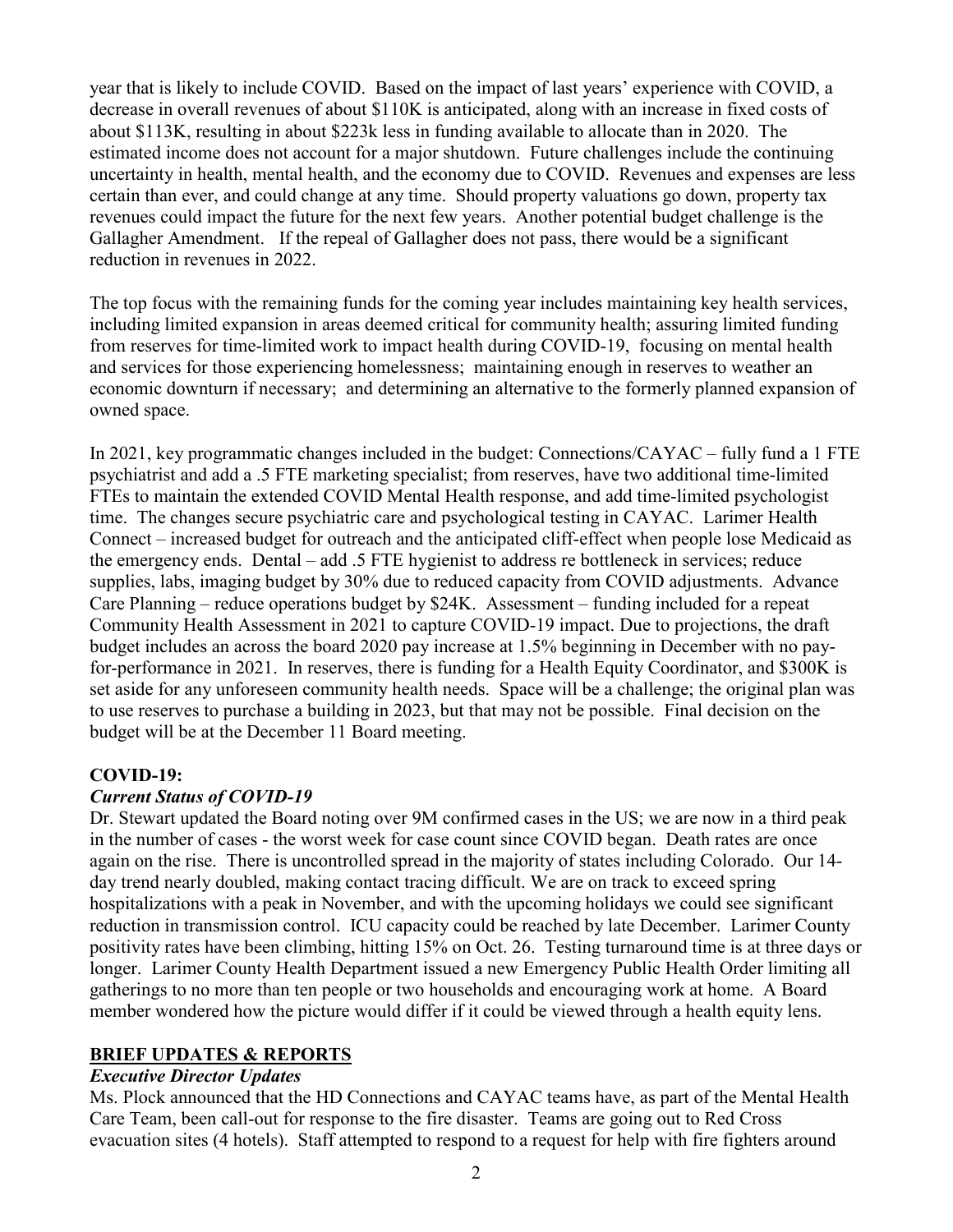COVID prevention and isolation needs, however, because the Health District is not on the national system, they couldn't call us out. Staff will investigate the process to get registered on the national system.

The Clearview Behavioral Health Facility has closed; it is a significant loss to the community in mental health beds. Thus far, over 100 people experiencing homelessness have received flu shots; staff have been working in partnership with the Larimer County Health Department, Homeward Alliance, and the Rescue Mission. Going into colder weather, there will be a day shelter at one of the churches. Health District staff will likely assist with protocols at the shelters. The Myrtle House COVID isolation/recovery and quarantine facility for people experiencing homelessness has had continuous demand. Interest in Advance Care Planning is increasing due to COVID, and they are preparing an email campaign, as well as a significant employee campaign with Poudre School District.

## *Liaison to PVHS/UCHealth North Report*

Hospital admissions are about 10% lower, with outpatient services about the same as last year. Financial margins are higher than the modified budget. The Denver UCH inpatient facility is full, with a positivity rate of 9%. UCHealth is currently reviewing test kit supplies to ensure adequate availability. Since the beginning of COVID reporting, UCH (systemwide) has had over 500 employees test positive. Fire fighters are also seeing a high infection rate. It looks like the Pfizer vaccine will be approved by the end of the year, with health care workers set to be the first immunized. UCH will be consolidating test sites to one location at The Ranch. They continue to see a significant increase in violent patients across the state.

# **PUBLIC COMMENT (2nd opportunity)**

None

# **CONSENT AGENDA**

- Approval of the March 10, 2020 Board Meeting Minutes
- Approval of the August 2020 Financials

## **MOTION: To approve the Consent Agenda as Amended** *Moved/Seconded/Carried Unanimously*

## **ANNOUNCEMENTS**

- November 10, 4:00 pm, Budget Hearing and Board of Directors Regular Meeting
- December 11, 4:00 pm, Board of Directors Regular Meeting (and possible work session?)